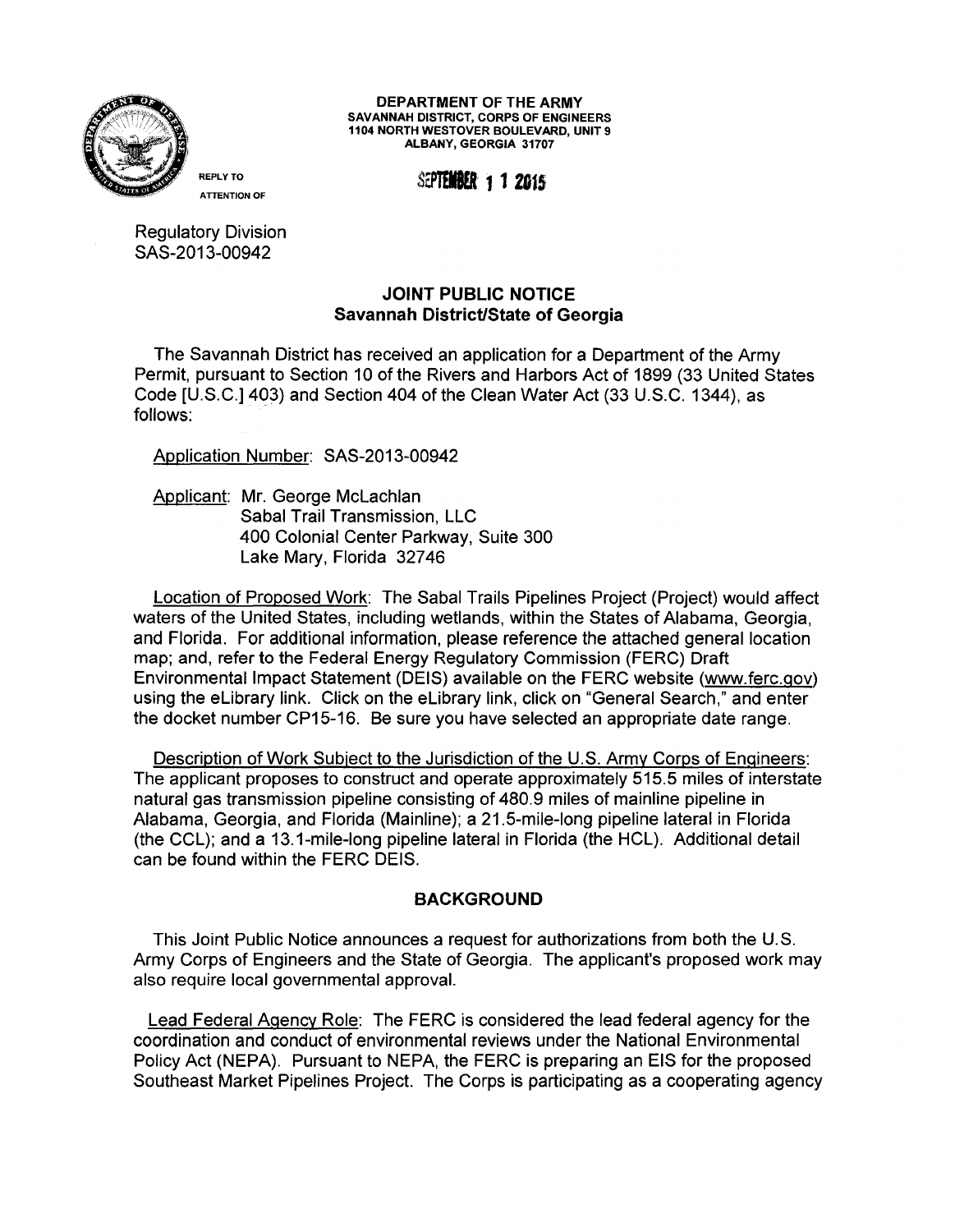in the development of the EIS; however, a separate decision document would be preparation of any documentation, if required, pursuant to NEPA, prior to a final decision concerning issuance or denial of the DA permit. prepared prior to a final decision concerning issuance or denial of the requested Department of the Army permit. Comments received would be used by the Corps in the

## **STATE OF GEORGIA**

 accordance with the provisions of Section 401 of the Clean Water Act, which is required for a Federal Permit to conduct activity in, on, or adjacent to the waters of the State of regular office hours. A copier machine is available for public use at a charge of 25 hearing relative to State Water Quality Certification must do so within 30 days of the request for a hearing. The application can be reviewed in the Savannah District, Water Quality Certification: The Georgia Department of Natural Resources, Environmental Protection Division, intends to certify this project at the end of 30 days in Georgia. Copies of the application and supporting documents relative to a specific application will be available for review and copying at the office of the Georgia Department of Natural Resources, Environmental Protection Division, Watershed Protection Branch, 2 Martin Luther King, Jr. Drive, Atlanta, Georgia 30334, during cents per page. Any person who desires to comment, object, or request a public State's receipt of application in writing and state the reasons or basis of objections or U.S. Army Corps of Engineers, Regulatory Division, 1104 North Westover Boulevard, Unit 9, Albany, Georgia 31707.

State-owned Property and Resources: The applicant may also require assent from the State of Georgia, which may be in the form of a license, easement, lease, permit or other appropriate instrument.

## **US ARMY CORPS OF ENGINEERS**

The Savannah District must consider the purpose and the impacts of the applicant's proposed work, prior to a decision on issuance of a Department of the Army Permit.

 foot-wide corridor for access roads, and the footprints for all aboveground facilities and any locations from which the Project may be visible. Sabal Trail surveyed 96.7 percent landowner permission. Sabal Trail identified a total of 202 cultural resources sites: 160 archaeological sites and 42 historic architectural sites. Of the 160 archaeological sites Cultural Resources Assessment: According to FERC's DEIS, Sabal Trail conducted a cultural resources survey within a 300-foot-wide corridor for the pipeline corridor, a 50 contractor yards. The Area of Potential Effect (APE) to aboveground cultural resources was defined as the APE for direct effects plus areas where land use may change, and of the project workspace in Georgia between September 2013 and August 2014. They will survey the remaining 3.3 percent (6.35 miles of the pipeline corridor) pending or isolated finds, 128 are prehistoric, 10 are historic, and 22 have both prehistoric and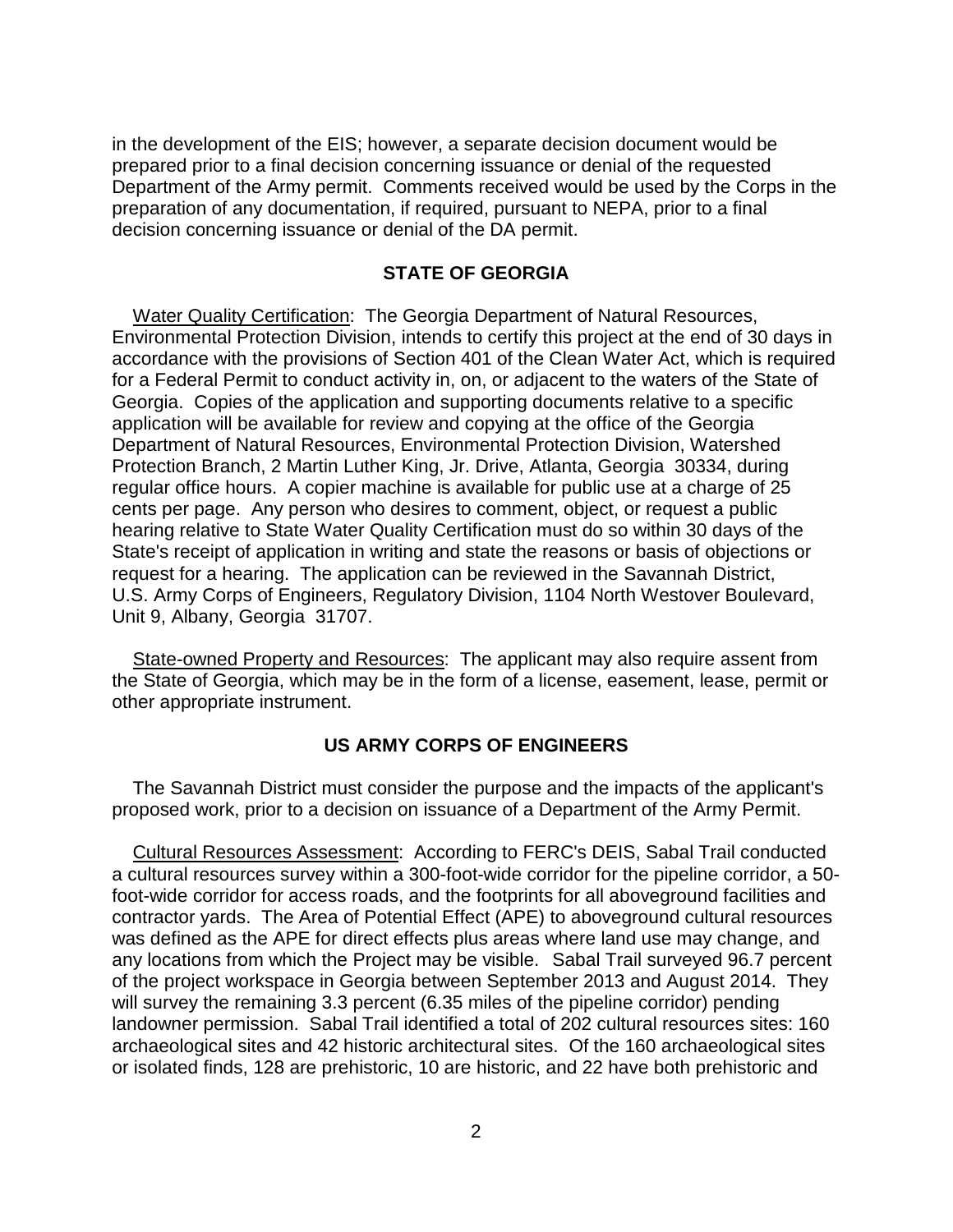historic components. Sabal Trail did not recommend any archaeological sites as recommended that 125 sites are not eligible for NRHP listing. The remaining 35 sites described in future reports. Of the 42 historic architectural sites, 8 buildings or groups railroad trestle are also recommended NRHP eligible. The remaining 24 historic architectural properties are recommended not eligible. eligible for listing in the National Register of Historic Places (NRHP). The report remain unevaluated; further investigations are underway for 24 of the sites and will be of buildings are recommended eligible for NRHP listing, and 9 railroad lines, and 1

and 9BO50). The Georgia State Historic Preservation Officer (SHPO), in a January 26, 2015 letter, requested more rigorous survey methods and additional site evaluation work. The SHPO did not concur with NRHP ineligible recommendations for 30 recorded sites, and recommended additional work, such as closer interval shovel testing and excavation of test units for 20 of the sites. The SHPO also recommended further delineation for 10 sites that were not fully defined beyond the project workspace (sites 9SW155, 9TE181, 98TE184, 9TE186, 9TE189, 9TE190, 9TE200, 9TE204, 9TE205,

 recommendations for testing at 22 sites. The revised report is currently under review. Sabal Trail submitted a revised cultural resources survey report to the Georgia SHPO that provided additional discussion about site significance and eligibility, revised eligibility status for the 30 sites recommended ineligible in the first report, and

 construction practices, avoidance measures, and mitigation measures where they conservation needs or agency-recommended conservation measures; or where additional habitat data or species-specific surveys are necessary. They note that species and their habitat associations (e.g., wetlands, waterbodies, sand ridges). Thus, they conclude that project-related impacts on special status and state-listed species contribute to trends toward federal listings. Pursuant to Section 7(c) of the Endangered Species Act of 1973, as amended (16 U.S.C. 1531 et seq.), we request information from or proposed for listing may be present in the area. Endangered Species: Throughout the DEIS, FERC recommended additional believe the project, as proposed, would not adequately support certain species' implementation of these recommendations would minimize impacts on special status would be reduced to levels that would not threaten a species population viability, or the U.S. Department of the Interior, Fish and Wildlife Service, the U.S. Department of Commerce, the National Oceanic and Atmospheric Administration, and the National Marine Fisheries Service; or, any other interested party, on whether any species listed

 on the public interest. That decision will reflect the national concern for both protection and utilization of important resources. The benefit, which reasonably may be expected Public Interest Review: The decision whether to issue a permit will be based on an evaluation of the probable impact including cumulative impacts of the proposed activity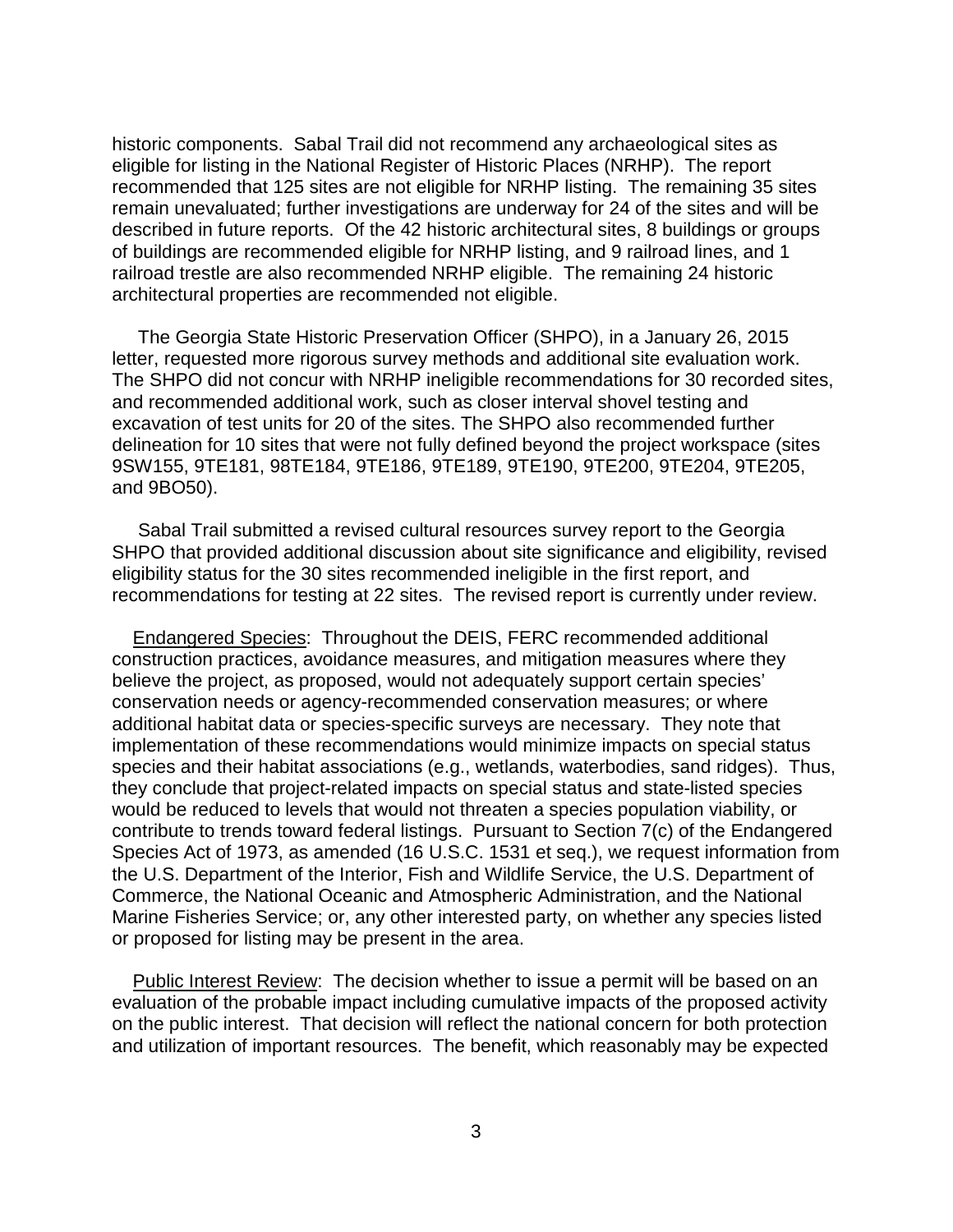safety, food and fiber production, mineral needs, considerations of property ownership to accrue from the proposal, must be balanced against its reasonably foreseeable detriments. All factors, which may be relevant to the proposal will be considered including the cumulative effects thereof; among those are conservation, economics, aesthetics, general environmental concerns, wetlands, historic properties, fish and wildlife values, flood hazards, flood plain values, land use, navigation, shoreline erosion and accretion, recreation, water supply and conservation, water quality, energy needs, and in general, the needs and welfare of the people.

 other interested parties in order to consider and evaluate the impacts of this proposed to issue, modify, condition or deny a permit for this proposal. To make this decision, water quality, general environmental effects, and the other public interest factors listed above. Comments are used in the preparation of an Environmental Assessment and/or determine the need for a public hearing and to determine the overall public interest of Consideration of Public Comments: The Corps is soliciting comments from the public; federal, state, and local agencies and officials; Native American Tribes; and activity. Any comments received will be considered by the Corps to determine whether comments are used to assess impacts on endangered species, historic properties, an Environmental Impact Statement pursuant to NEPA. Comments are also used to the proposed activity.

 discharge of dredged or fill material into the waters of the United States. The Savannah Application of Section 404(b)(1) Guidelines: The proposed activity involves the District's evaluation of the impact of the activity on the public interest will include application of the guidelines promulgated by the Administrator, Environmental Protection Agency, under the authority of Section 404(b) of the Clean Water Act.

 Department of the Army Permit. Requests for public hearings shall state, with particularity, the reasons for requesting a public hearing. The decision whether to hold based on the need for additional substantial information necessary in evaluating the Public Hearing: Any person may request, in writing, within the comment period specified in this notice, that a public hearing be held to consider this application for a a public hearing is at the discretion of the District Engineer, or his designated appointee, proposed project.

 Westover Boulevard, Unit 9, Albany, Georgia 31707, no later than 30 days from the Comment Period: Anyone wishing to comment on this application for a Department of the Army Permit should submit comments in writing to the Commander, U.S. Army Corps of Engineers, Savannah District, Attention: Mr. Terry C. Kobs, 1104 North date of this notice. Please refer to the applicant's name and the application number in your comments.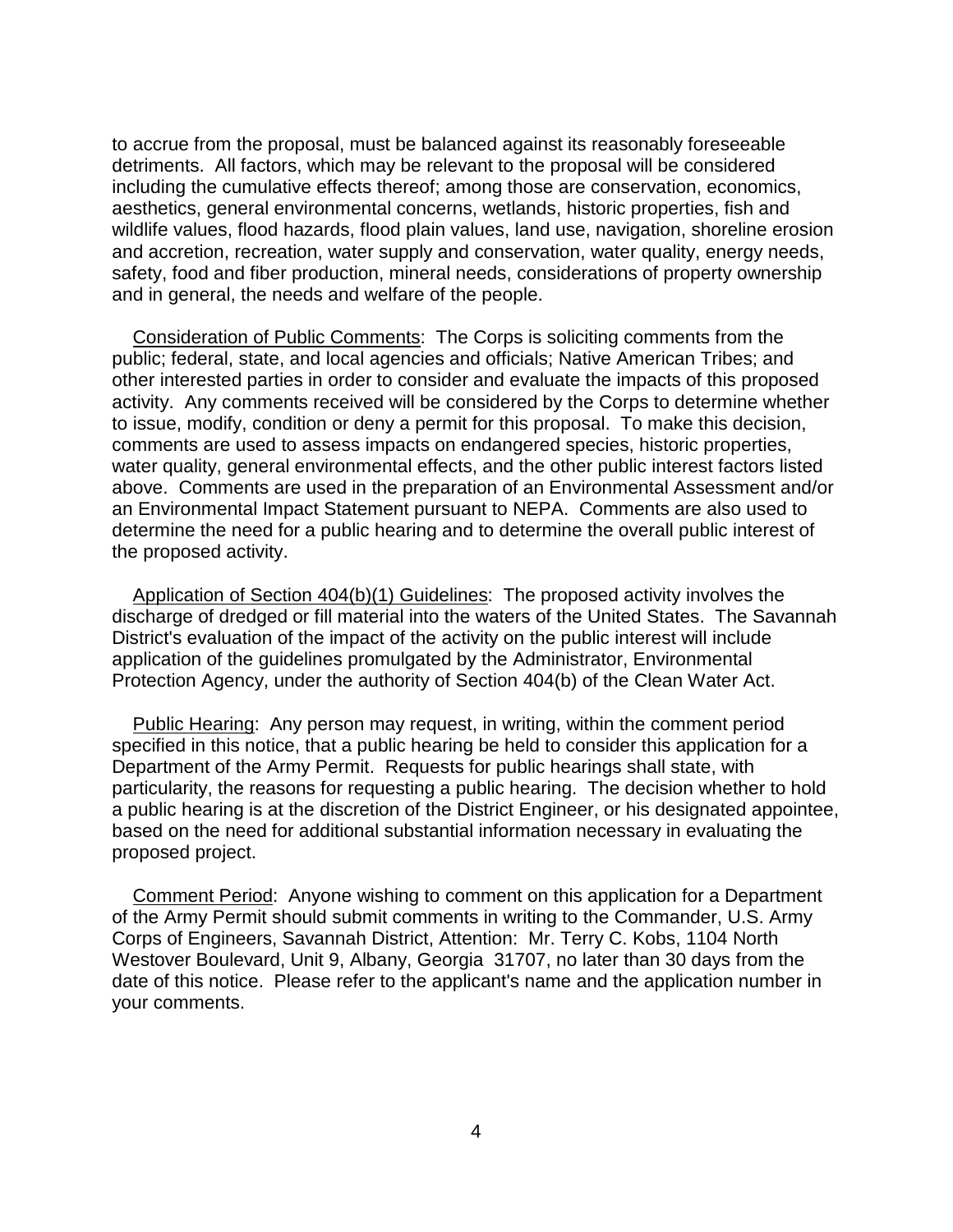If you have any further questions concerning this matter, please contact Mr. Terry C. Kobs, Project Manager, Coastal Branch at 229-430-8567.

 SABAL Trails Project Overview (1) \*\*Encl